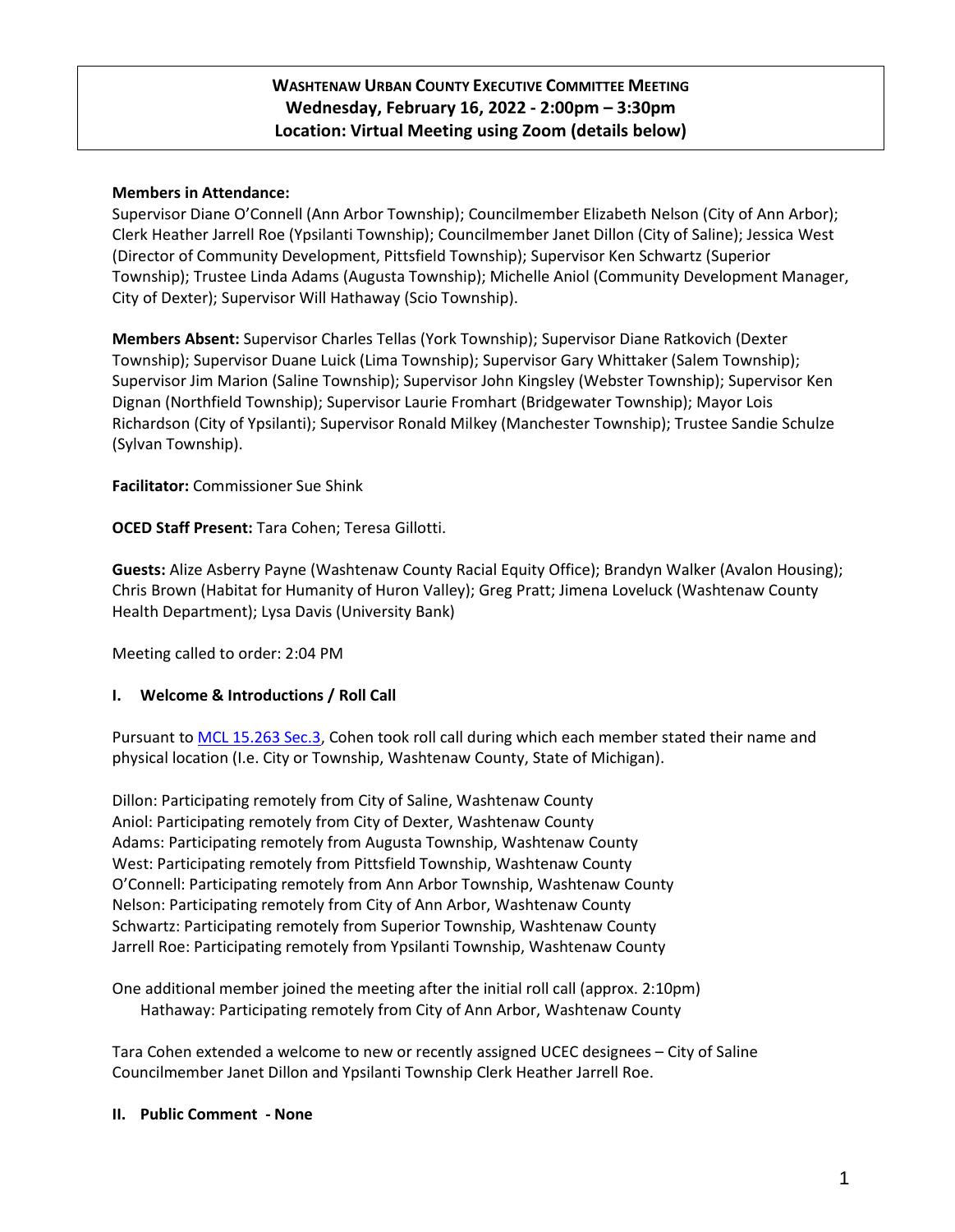#### **III. Announcements from Members and/or Staff**

- A. Warming Centers OCED Director Teresa Gillotti provided a brief update on daytime warming shelters and winter overnight shelter.
- B. CERA update Tara Cohen provided high level updates on the CERA Program, and Teresa Gillotti explained a bit about the differences between the changes under CERA II program, also noting that an uptick in evictions can be anticipated this coming fall since the CERA program is terminating in September 2022.

#### **IV. Minutes**

A. 12-1-21 Meeting Minutes – Review & Approval (ACTION) *Moved by Hathaway. Support by Schwartz.*  ROLL CALL: Adams: Yes Nelson: Yes Hathaway: Yes West: Yes O'Connell: Yes Dillon: Yes Aniol: Yes Schwartz: Yes Jarrell Roe: Yes

Ayes – 9; Nays – 0; **Motion carried.**

### **V. General Administration**

- A. County Health Officer's COVID-19 Update (Jimena Loveluck, WCHD) Health Officer Loveluck provided a presentation that can be found in the update[d agenda packet](https://www.washtenaw.org/AgendaCenter/ViewFile/Agenda/_02162022-1713) starting on page 11. A brief Q & A followed the presentation.
- B. Public Hearing: Needs Assessment for 2022-23 Action Plan (Tara Cohen, OCED)

Cohen provided a brief presentation in advance of the public hearing for input on needs to be considered for the development of the draft 2022-23 Action Plan. Slides begin on page 25 of the [agenda packet.](https://www.washtenaw.org/AgendaCenter/ViewFile/Agenda/_02162022-1713)

Commissioner Shink opened the public hearing at 2:47pm – and seeing no hands raised – closed the hearing by 2:48pm.

- C. Public Hearing: Substantial Amendment to the 2019 Action Plan (Teresa Gillotti, OCED)
	- Proposed amendment to allocate \$1,000,000 over 3 years in CDBG-CV Round 3 funds to provide business services and support for eligible small businesses impacted by COVID

Gillotti provided an overview of and background for the proposed substantial amendment to allocate \$1 million over three years to provide business supports to eligible local businesses.

Commissioner Shink opened the public hearing at 2:54pm -- and seeing no hands raised – closed the hearing by 2:55pm.